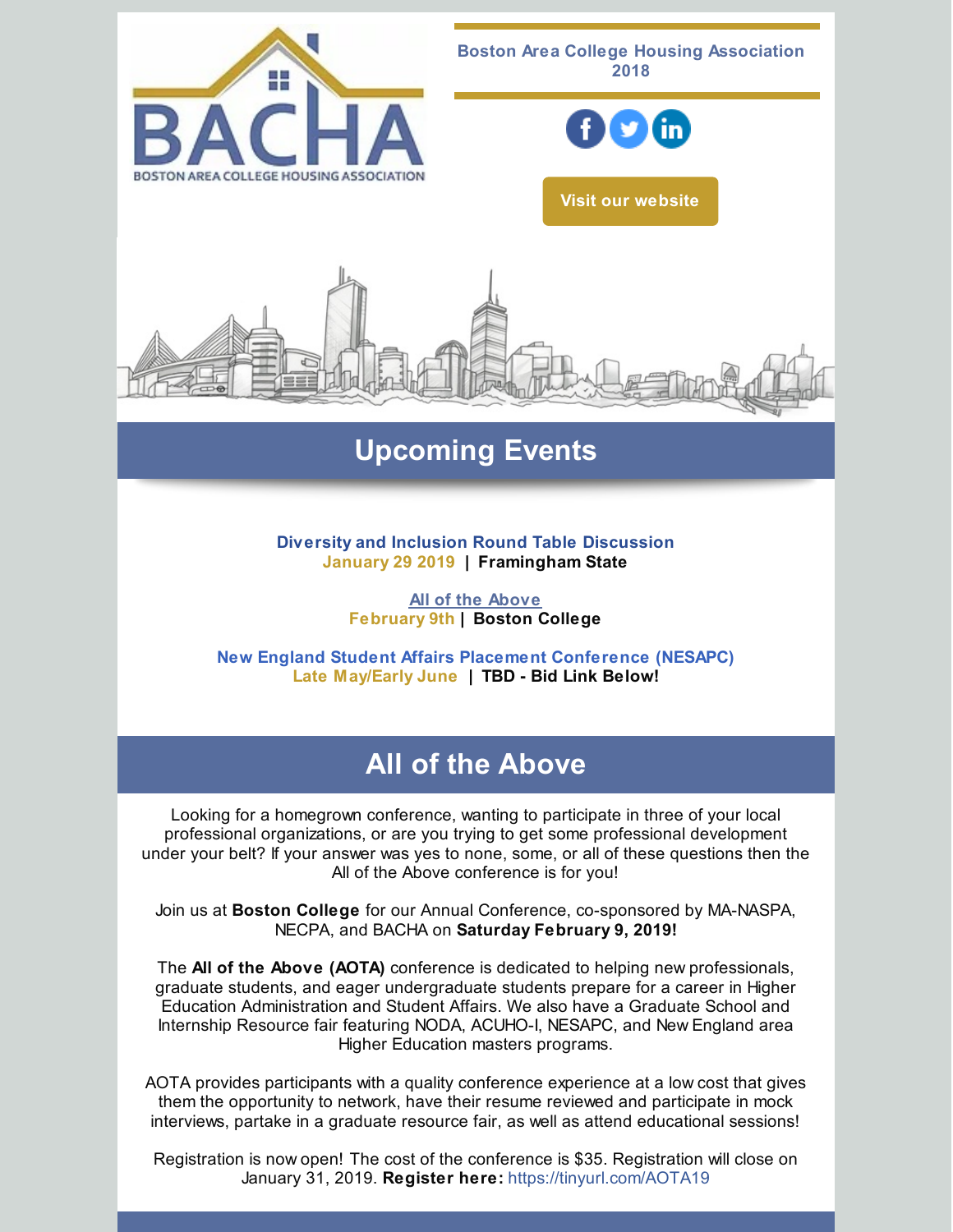

### **Want to host NESAPC?**

Interested in hosting the NESAPC Conference? Please complete the link below to have your institution considered for this conference. NESAPC typically takes place between the end of May and beginning of June. If you have any question please reach out [nesapc@bacha.org](mailto:nesapc@bacha.org)

### **[Submit](https://docs.google.com/forms/d/e/1FAIpQLSfJY88_BMCNDXXnftq6r6Q29cKK00jvlxM_7Gvd-RRBZaLixA/viewform?usp=sf_link) Your Host Bid Here!**

#### **Want to volunteer for NESAPC?**

Do you want to get involved with BACHA? Do you have an interest in helping connect employers with potential employees? Do you want to see how a hiring conference comes together? Then consider volunteering for NESAPC!

This committee works hard on putting together a hiring conference that has been a staple in New England for more than 30 years! Come be a part of the legacy of this conference! We are asking that all who are interested fill out this form below.

### **[Volunteer](https://docs.google.com/forms/d/e/1FAIpQLSePHQEO3TQr33jcY-hNEh7gtmCpG78yMS5QglqnyqXI99unYQ/viewform?usp=sf_link) Here!**

## **Professional Development Opportunities**

With the fall semester coming to a close, the Professional Development Team wants to share a few of our recommended professional development ideas or opportunities that you can take advantage of professionally or personally.

### **Multi-Media Opportunities**

#### **Documentaries**

[RBG](https://www.youtube.com/watch?v=biIRlcQqmOc) explores Ruth Bader Ginsburg's exceptional life and career from Betsy West and Julie Cohen, and co-produced by Storyville Films and CNN Films.

[13th](https://www.youtube.com/watch?v=V66F3WU2CKk) is a film on Netflix that explores race, justice, and mass incarceration in the United States.

[Teach](http://www.teachusallfilm.org/theatrical-trailer) Us All explores inequity in schooling systems across those of different racial backgrounds.

#### **Podcasts**

[Forever35](https://forever35podcast.com/) is a self care podcast that discusses a variety of self care techniques, guest speakers, and provides an authentic view into everyday challenges.

Social Justice [Education](https://www.stitcher.com/podcast/emilio-herrera/social-justice-education-network-podcast) Network is a podcast that talks about diversity and inclusion topics ranging from health care to criminal justice system.

Malcolm Gladwell's [Revisionist](http://revisionisthistory.com/) History podcast discusses his past and those considered overlooked and misunderstood.